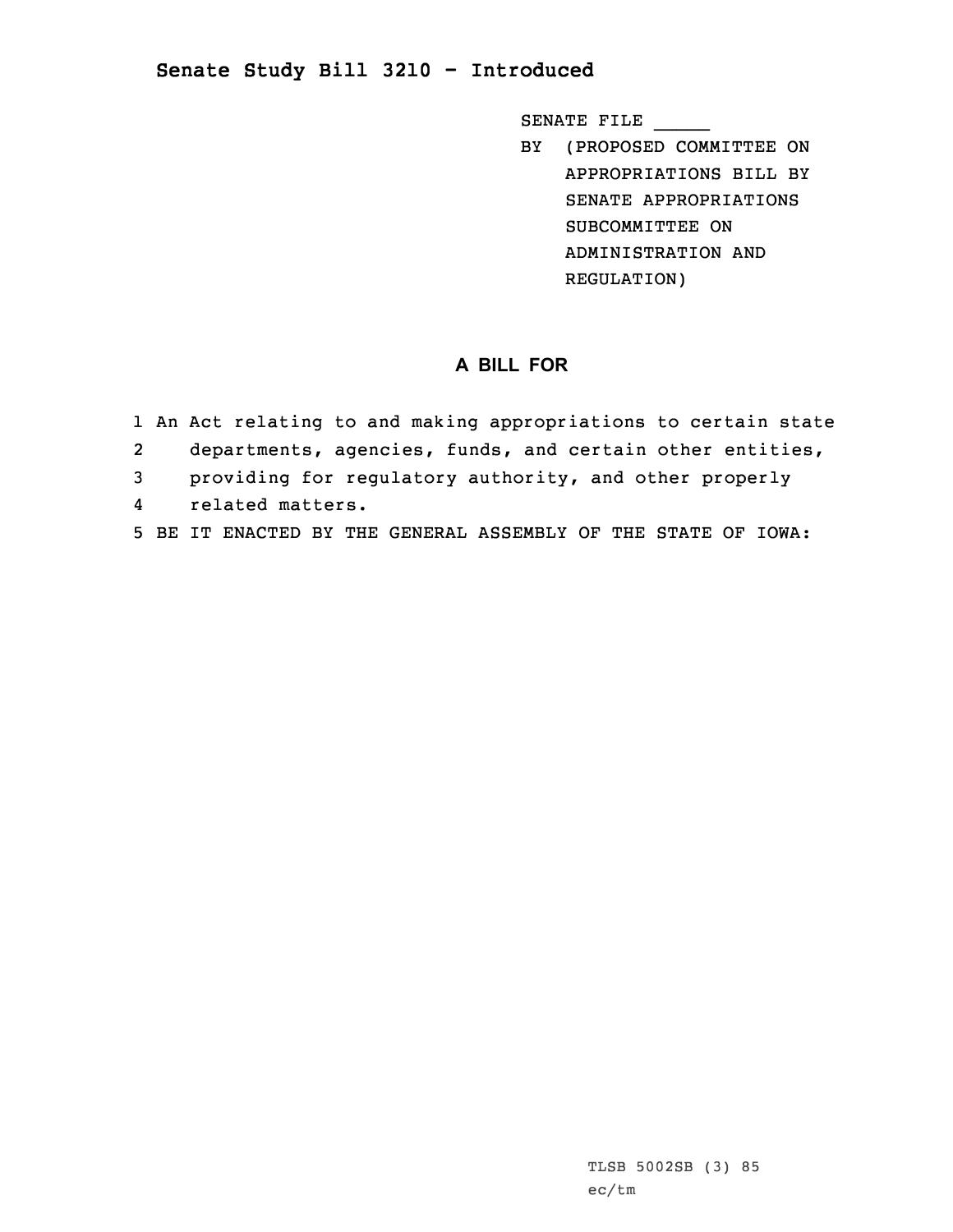1 Section 1. 2013 Iowa Acts, chapter 135, section 30, is amended to read as follows: SEC. 30. DEPARTMENT OF ADMINISTRATIVE SERVICES. 4 1. There is appropriated from the general fund of the state to the department of administrative services for the fiscal year beginning July 1, 2014, and ending June 30, 2015, the following amounts, or so much thereof as is necessary, to be used for the purposes designated, and for not more than the following full-time equivalent positions: a. For salaries, support, maintenance, and miscellaneous purposes: .................................................. \$ 2,033,962 4,067,924 ............................................... FTEs 73.49  $15$  65.79 b. For the payment of utility costs: .................................................. \$ 1,329,455 2,658,909 ............................................... FTEs 1.00 Notwithstanding section 8.33, any excess moneys appropriated for utility costs in this lettered paragraph shall not revert to the general fund of the state at the end of the fiscal year but shall remain available for expenditure for the purposes of this lettered paragraph during the succeeding fiscal year. c. For Terrace Hill operations: .................................................. \$ 202,957 27 405,914 ............................................... FTEs 5.00 2. Members of the general assembly serving as members of the deferred compensation advisory board shall be entitled to receive per diem and necessary travel and actual expenses pursuant to section 2.10, subsection 5, while carrying out their official duties as members of the board. 3. Any moneys and premiums collected by the department for workers' compensation shall be segregated into <sup>a</sup> separate

-1-

LSB 5002SB (3) 85  $ec/tm$   $1/18$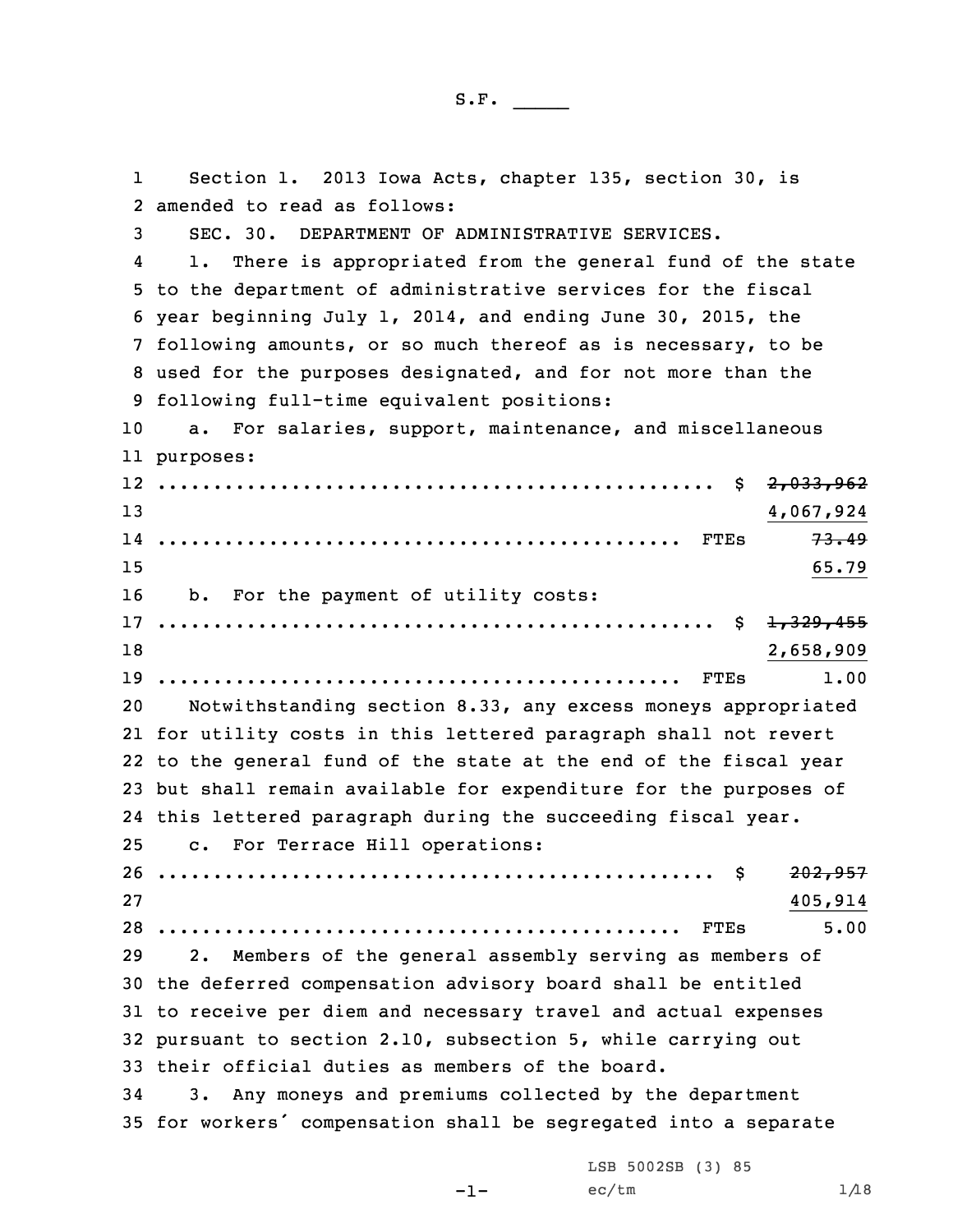workers' compensation fund in the state treasury to be used for payment of state employees' workers' compensation claims and administrative costs. Notwithstanding section 8.33, unencumbered or unobligated moneys remaining in this workers' compensation fund at the end of the fiscal year shall not revert but shall be available for expenditure for purposes of the fund for subsequent fiscal years. Sec. 2. 2013 Iowa Acts, chapter 135, section 34, is amended to read as follows: SEC. 34. AUDITOR OF STATE. 11 1. There is appropriated from the general fund of the state to the office of the auditor of state for the fiscal year beginning July 1, 2014, and ending June 30, 2015, the following amount, or so much thereof as is necessary, to be used for the purposes designated, and for not more than the following full-time equivalent positions: For salaries, support, maintenance, and miscellaneous purposes: .................................................. \$ 457,253 20 914,506 ............................................... FTEs 103.00 22 2. The auditor of state may retain additional full-time equivalent positions as is reasonable and necessary to perform governmental subdivision audits which are reimbursable pursuant to section 11.20 or 11.21, to perform audits which are requested by and reimbursable from the federal government, and to perform work requested by and reimbursable from departments or agencies pursuant to section 11.5A or 11.5B. The auditor of state shall notify the department of management, the legislative fiscal committee, and the legislative services agency of the additional full-time equivalent positions retained. 3. The auditor of state shall allocate moneys from the appropriation in this section solely for audit work related to the comprehensive annual financial report, federally required

 $-2-$ 

LSB 5002SB (3) 85  $ec/tm$  2/18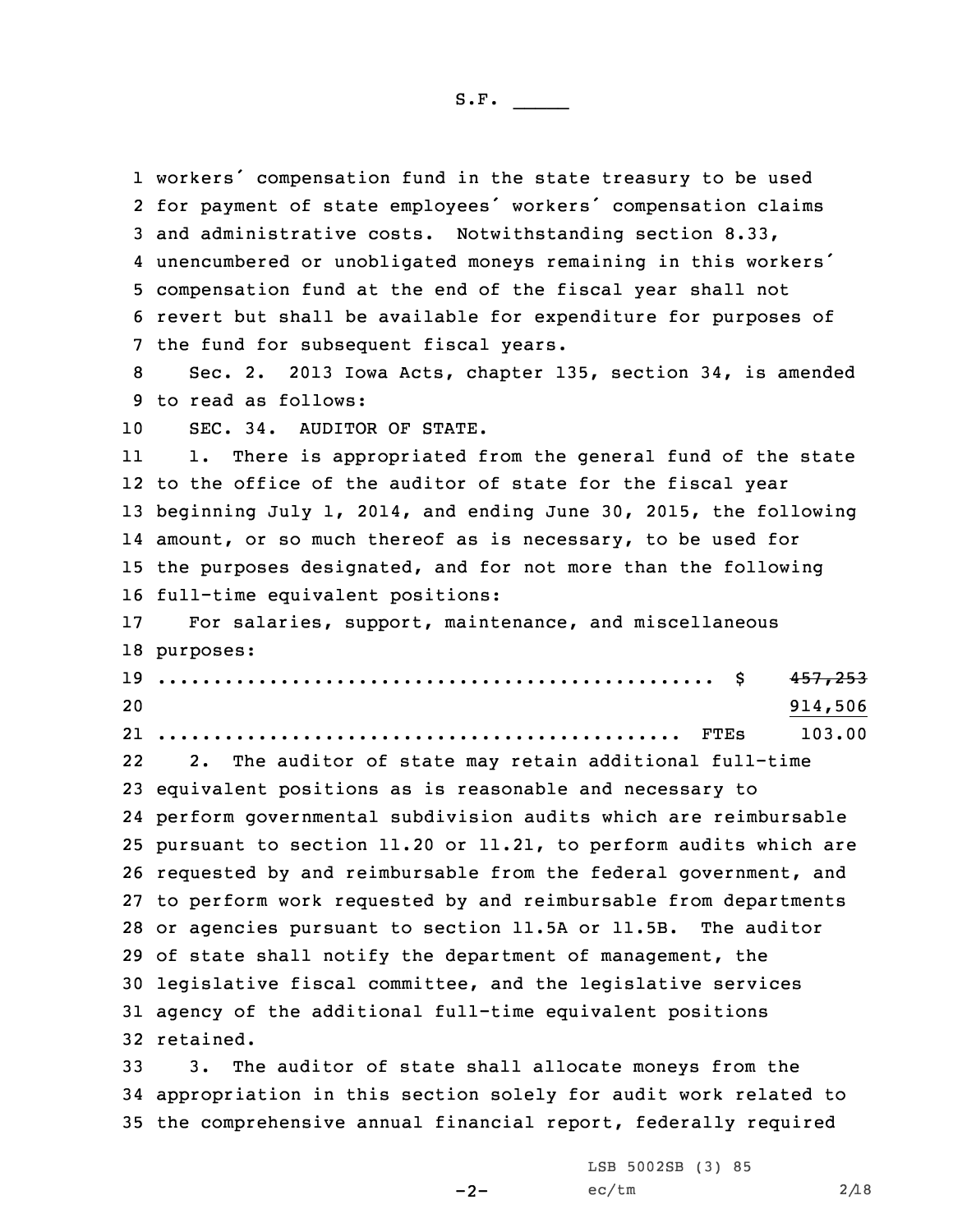audits, and investigations of embezzlement, theft, or other significant financial irregularities until the audit of the comprehensive annual financial report is complete. 4 Sec. 3. 2013 Iowa Acts, chapter 135, section 35, is amended to read as follows: SEC. 35. IOWA ETHICS AND CAMPAIGN DISCLOSURE BOARD. There is appropriated from the general fund of the state to the Iowa ethics and campaign disclosure board for the fiscal year beginning July 1, 2014, and ending June 30, 2015, the following 10 amount, or so much thereof as is necessary, for the purposes designated: 12 For salaries, support, maintenance, and miscellaneous purposes, and for not more than the following full-time equivalent positions: .................................................. \$ 245,168  $16$  490,335 ............................................... FTEs 5.00 Sec. 4. 2013 Iowa Acts, chapter 135, is amended by adding the following new section: NEW SECTION. SEC. 35A. INTERNAL SERVICE FUNDS —— OFFICE OF THE CHIEF INFORMATION OFFICER. There is appropriated to the office of the chief information officer for the fiscal year beginning July 1, 2014, and ending June 30, 2015, from the revolving funds designated in chapter 8B and from internal service funds created by the office such amounts as the office deems necessary for the operation of the office consistent with the requirements of chapter 8B. Sec. 5. 2013 Iowa Acts, chapter 135, section 36, is amended to read as follows: SEC. 36. DEPARTMENT OF COMMERCE. 1. There is appropriated from the general fund of the state to the department of commerce for the fiscal year beginning July 1, 2014, and ending June 30, 2015, the following amounts, or so much thereof as is necessary, for the purposes designated:

 $-3-$ 

LSB 5002SB (3) 85  $ec/tm$   $3/18$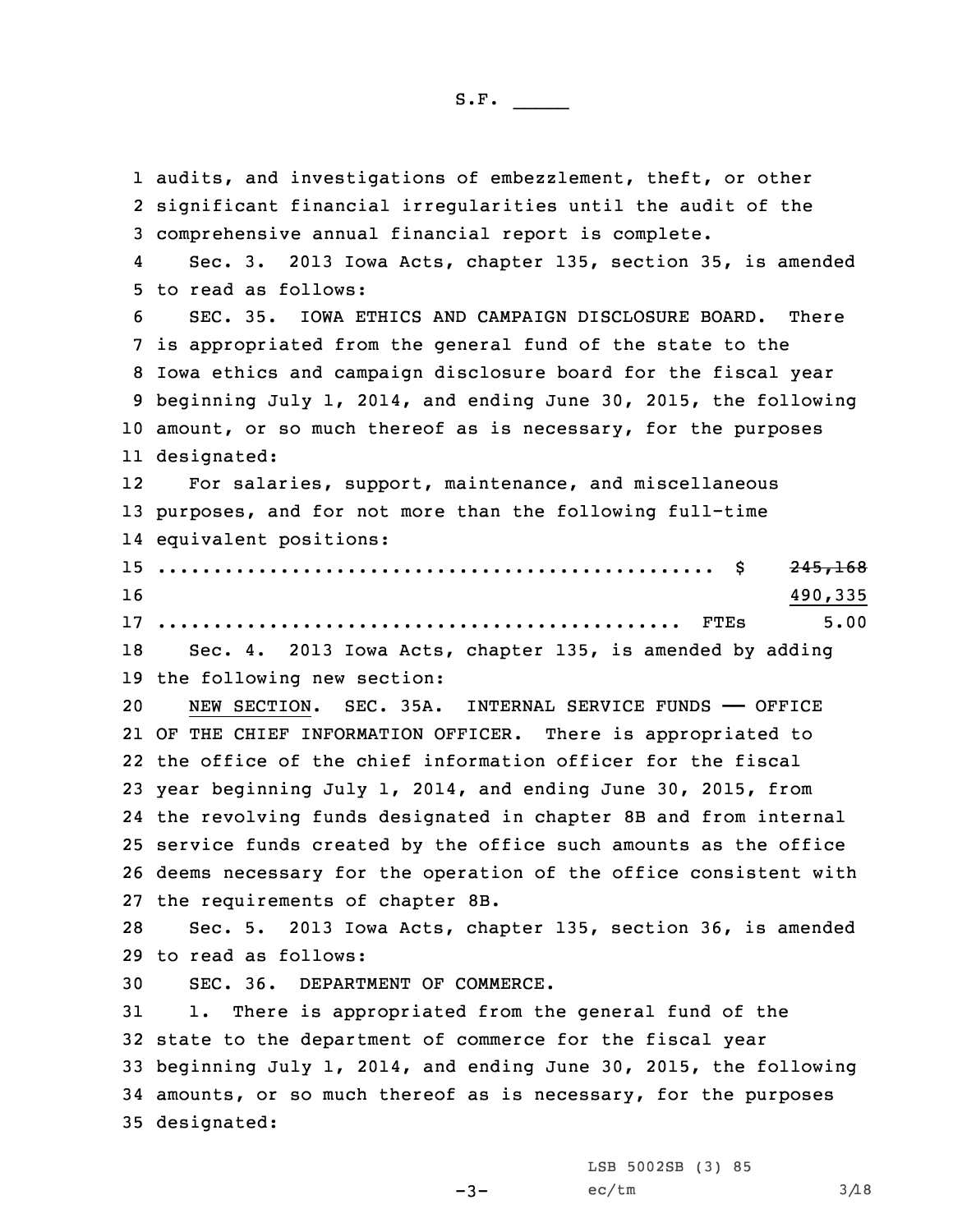1 a. ALCOHOLIC BEVERAGES DIVISION 2 For salaries, support, maintenance, and miscellaneous purposes, and for not more than the following full-time equivalent positions: .................................................. \$ 610,196  $1,220,391$  ............................................... FTEs 18.50 b. PROFESSIONAL LICENSING AND REGULATION BUREAU For salaries, support, maintenance, and miscellaneous purposes, and for not more than the following full-time equivalent positions: .................................................. \$ 300,769 13 601,537 ............................................... FTEs 12.50  $15$  11.00 2. There is appropriated from the department of commerce revolving fund created in section 546.12 to the department of commerce for the fiscal year beginning July 1, 2014, and ending June 30, 2015, the following amounts, or so much thereof as is necessary, for the purposes designated: 21 a. BANKING DIVISION 22 For salaries, support, maintenance, and miscellaneous purposes, and for not more than the following full-time equivalent positions: .................................................. \$ 4,583,618 9,317,235 ............................................... FTEs 74.50 28 67.00 b. CREDIT UNION DIVISION For salaries, support, maintenance, and miscellaneous purposes, and for not more than the following full-time equivalent positions: .................................................. \$ 897,128 1,794,256 ............................................... FTEs 15.00  $-4-$ LSB 5002SB (3) 85  $ec/tm$  4/18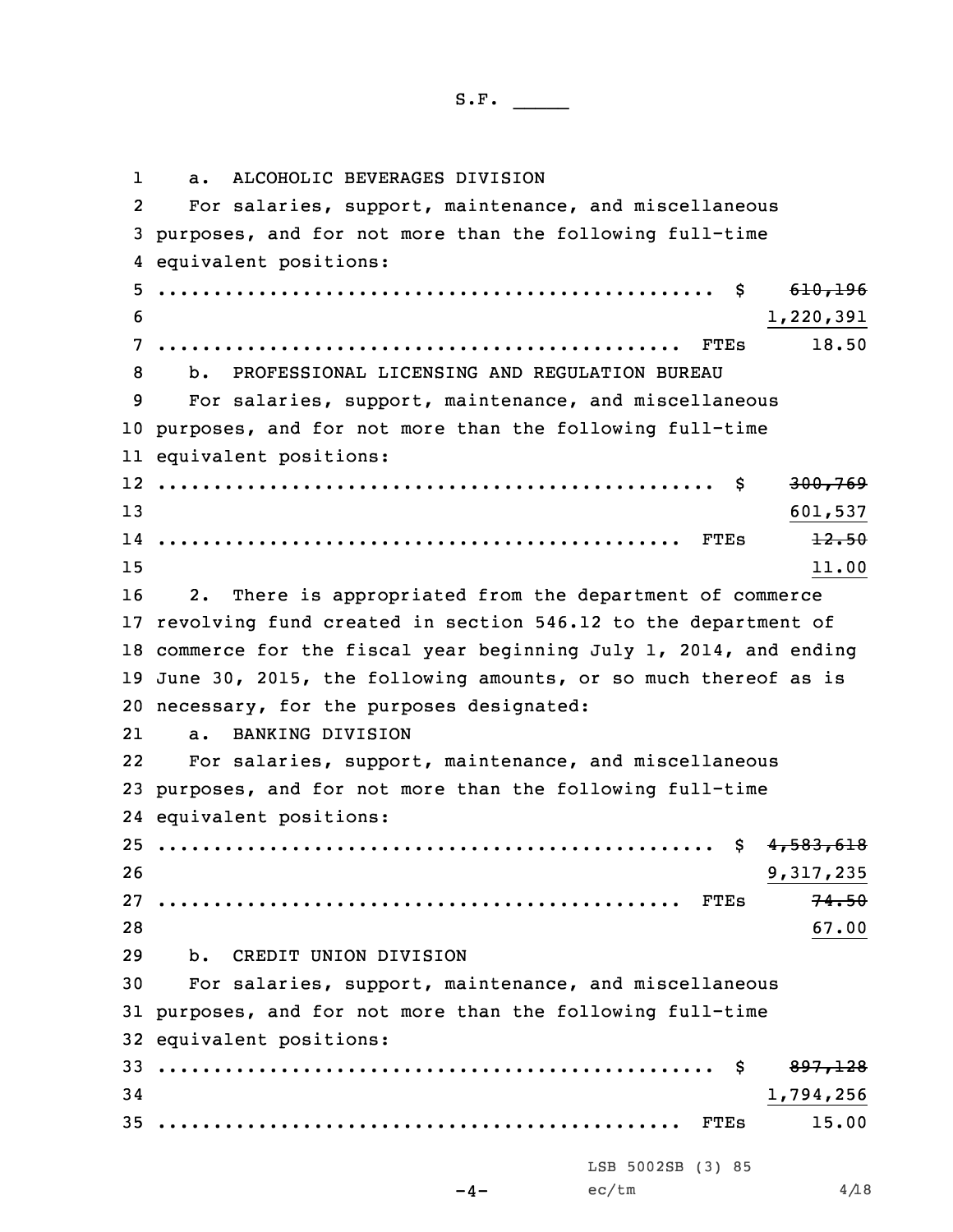1 c. INSURANCE DIVISION 2 (1) For salaries, support, maintenance, and miscellaneous purposes, and for not more than the following full-time equivalent positions: .................................................. \$ 2,516,495 5,099,989 ............................................... FTEs 100.15 (2) The insurance division may reallocate authorized full-time equivalent positions as necessary to respond to accreditation recommendations or requirements. 11 (3) The insurance division expenditures for examination purposes may exceed the projected receipts, refunds, and reimbursements, estimated pursuant to section 505.7, subsection 7, including the expenditures for retention of additional personnel, if the expenditures are fully reimbursable and the division first does both of the following: (a) Notifies the department of management, the legislative services agency, and the legislative fiscal committee of the need for the expenditures. (b) Files with each of the entities named in subparagraph division (a) the legislative and regulatory justification for the expenditures, along with an estimate of the expenditures. d. UTILITIES DIVISION 24 (1) For salaries, support, maintenance, and miscellaneous purposes, and for not more than the following full-time equivalent positions: .................................................. \$ 4,089,703 8,329,405 ............................................... FTEs 79.00 (2) The utilities division may expend additional moneys, including moneys for additional personnel, if those additional expenditures are actual expenses which exceed the moneys budgeted for utility regulation and the expenditures are fully reimbursable. Before the division expends or encumbers an amount in excess of the moneys budgeted for regulation, the

 $-5-$ 

LSB 5002SB (3) 85  $ec/tm$  5/18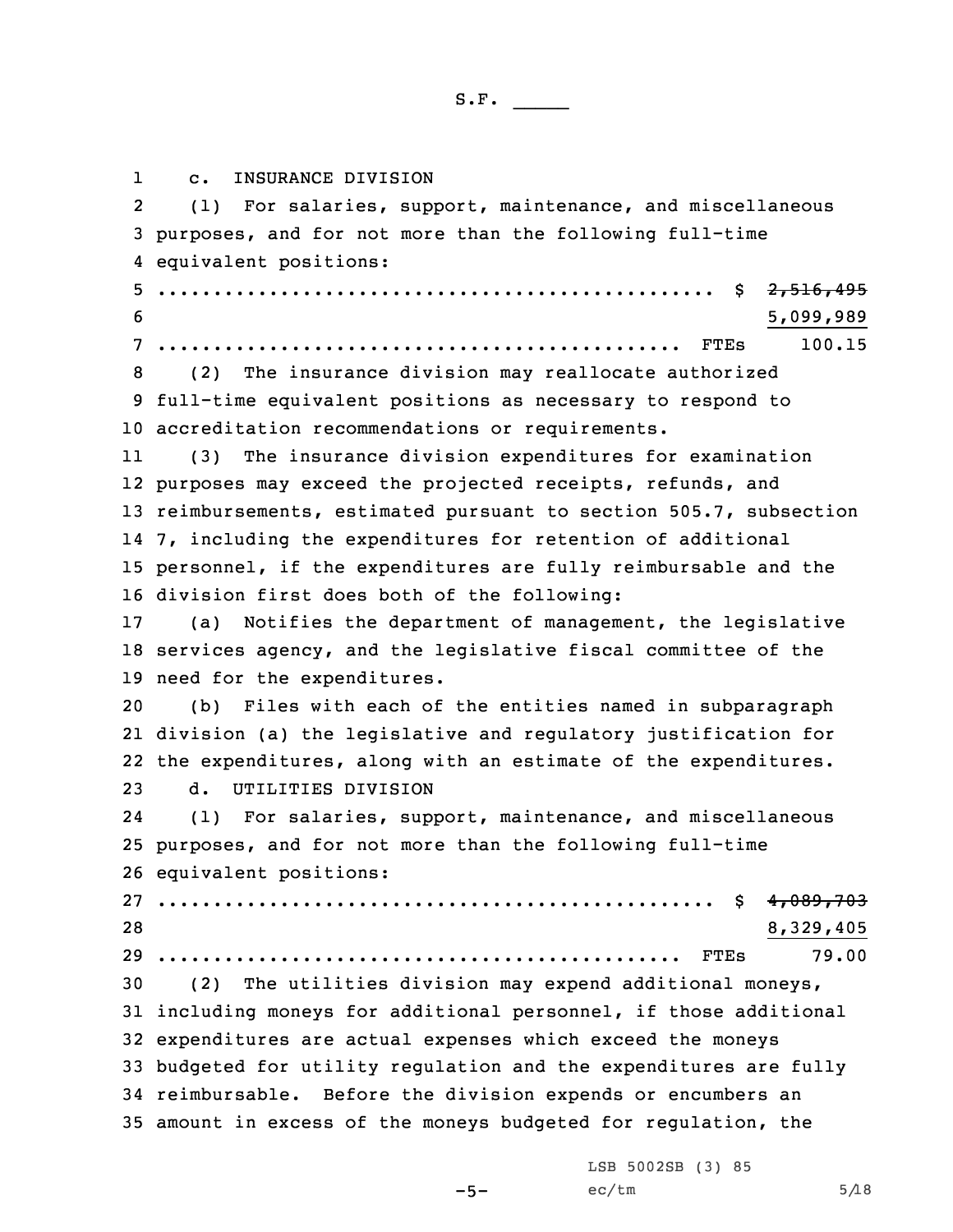1 division shall first do both of the following:

2 (a) Notify the department of management, the legislative 3 services agency, and the legislative fiscal committee of the 4 need for the expenditures.

 (b) File with each of the entities named in subparagraph division (a) the legislative and regulatory justification for the expenditures, along with an estimate of the expenditures. (3) Of the moneys appropriated in this paragraph, the utilities division may expend up to \$10,000 for purposes of entering into an agreement with the department of administrative services to contract with <sup>a</sup> professional engineering firm to conduct <sup>a</sup> cost/benefit engineering review 13 of the energy efficiency of the solar panels utilized by the

14 utilities board and consumer advocate building.

 3. CHARGES. Each division and the office of consumer advocate shall include in its charges assessed or revenues generated an amount sufficient to cover the amount stated in its appropriation and any state-assessed indirect costs determined by the department of administrative services.

20 Sec. 6. 2013 Iowa Acts, chapter 135, section 37, is amended 21 to read as follows:

22SEC. 37. DEPARTMENT OF COMMERCE - PROFESSIONAL LICENSING AND REGULATION BUREAU. There is appropriated from the housing trust fund created pursuant to section 16.181, to the bureau of professional licensing and regulation of the banking division of the department of commerce for the fiscal year beginning July 1, 2014, and ending June 30, 2015, the following amount, or so much thereof as is necessary, to be used for the purposes designated:

30 For salaries, support, maintenance, and miscellaneous 31 purposes:

 .................................................. \$ 31,159 33 62,317 Sec. 7. 2013 Iowa Acts, chapter 135, section 39, is amended to read as follows:

LSB 5002SB (3) 85

 $ec/tm$  6/18

```
-6-
```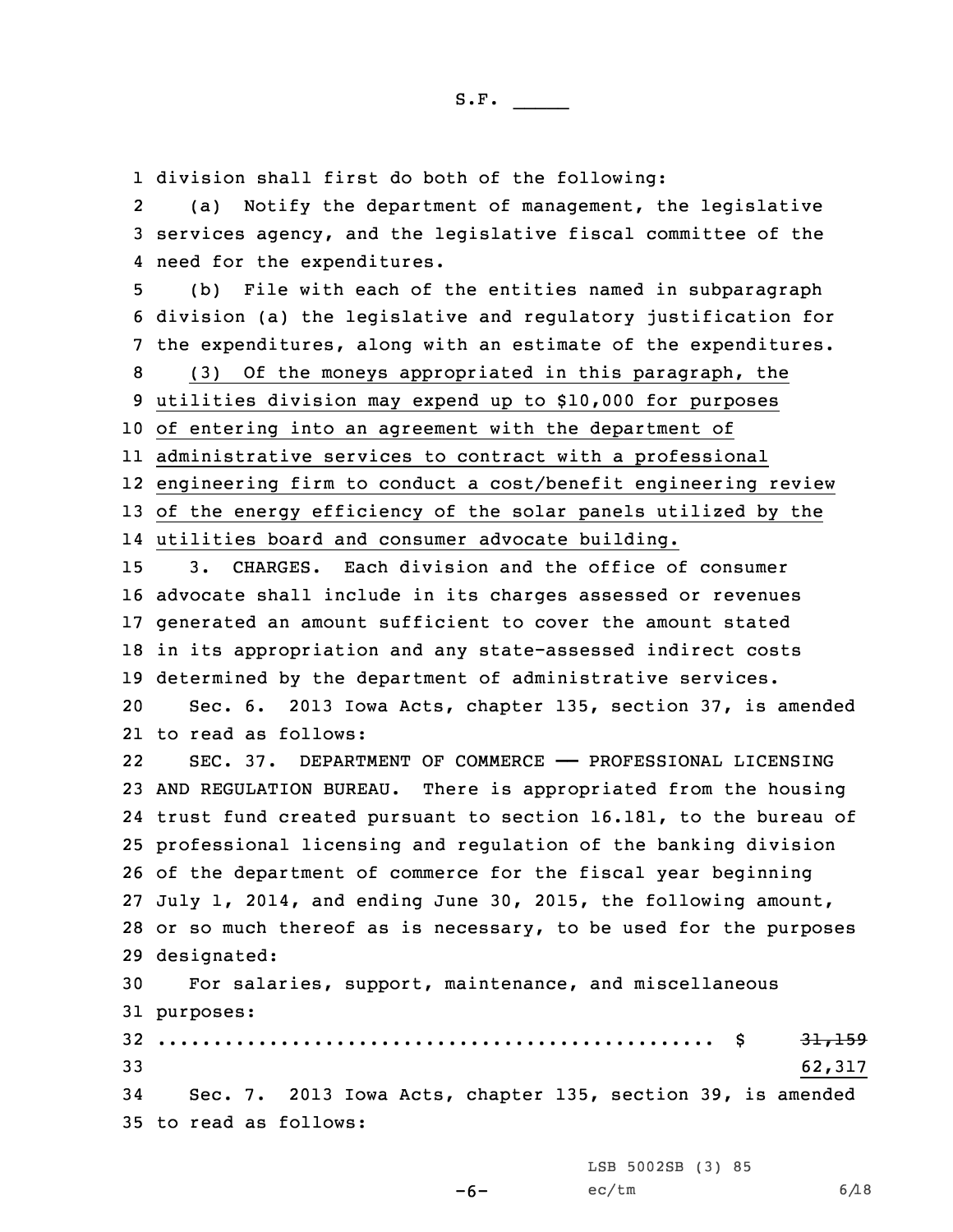1 SEC. 39. GOVERNOR AND LIEUTENANT GOVERNOR. There is appropriated from the general fund of the state to the offices of the governor and the lieutenant governor for the fiscal year beginning July 1, 2014, and ending June 30, 2015, the following amounts, or so much thereof as is necessary, to be used for the purposes designated: 1. GENERAL OFFICE For salaries, support, maintenance, and miscellaneous purposes, and for not more than the following full-time equivalent positions: .................................................. \$ 1,098,228 12 2,196,455 ............................................... FTEs 20.00 14 $14$  23.00 2. TERRACE HILL QUARTERS For salaries, support, maintenance, and miscellaneous purposes for the governor's quarters at Terrace Hill, and for not more than the following full-time equivalent positions: .................................................. \$ 46,556 20 93,111 ............................................... FTEs 2.00 22 Sec. 8. 2013 Iowa Acts, chapter 135, section 40, is amended to read as follows: 24 SEC. 40. GOVERNOR'S OFFICE OF DRUG CONTROL POLICY. There is appropriated from the general fund of the state to the governor's office of drug control policy for the fiscal year beginning July 1, 2014, and ending June 30, 2015, the following amount, or so much thereof as is necessary, to be used for the purposes designated: For salaries, support, maintenance, and miscellaneous purposes, including statewide coordination of the drug abuse resistance education (D.A.R.E.) programs or similar programs, and for not more than the following full-time equivalent positions: .................................................. \$ 120,567  $-7-$ LSB 5002SB (3) 85  $ec/tm$  7/18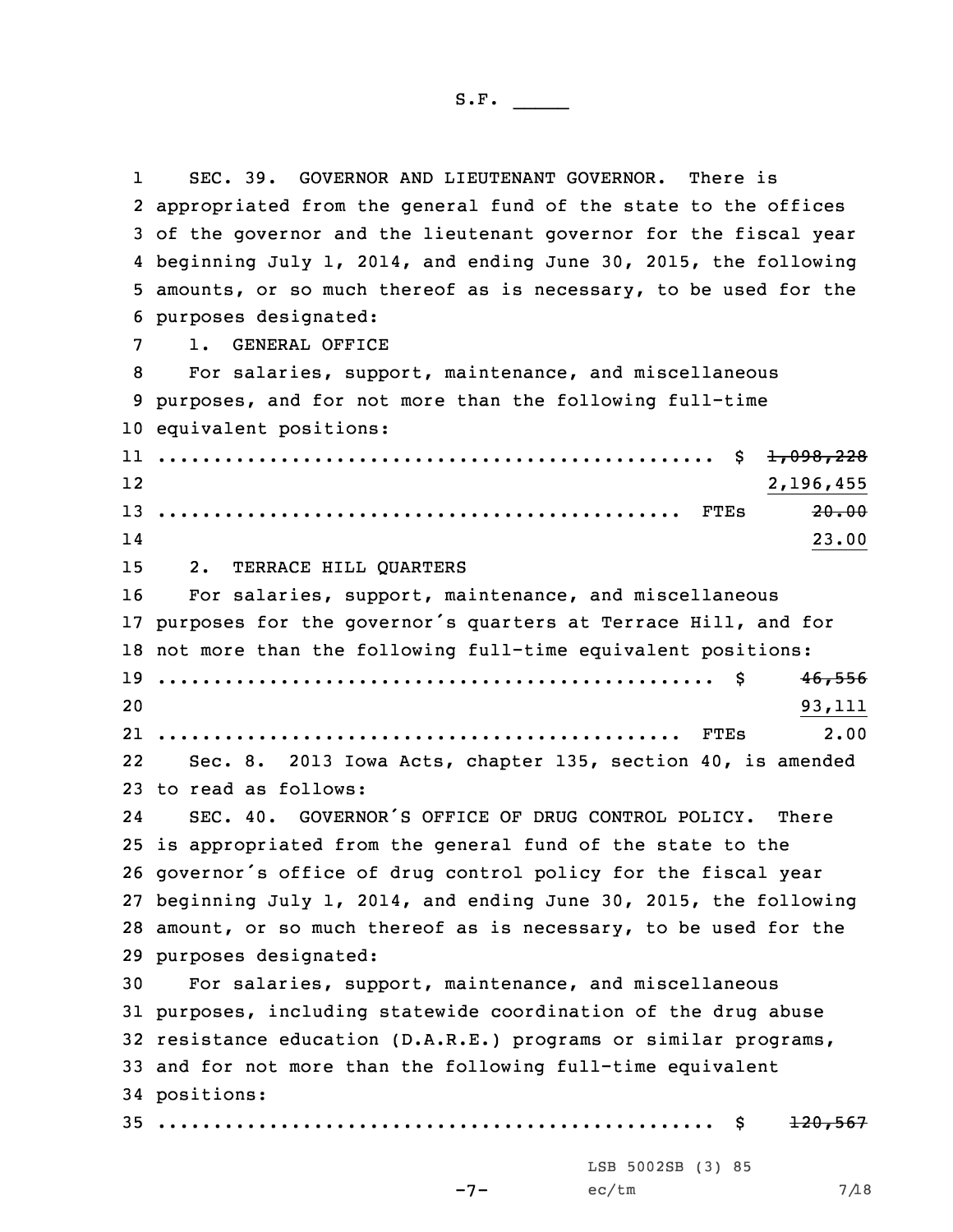1 241,134  $2<sup>2</sup>$  ............................................... FTEs 4.00 Sec. 9. 2013 Iowa Acts, chapter 135, section 41, is amended to read as follows: SEC. 41. DEPARTMENT OF HUMAN RIGHTS. There is appropriated from the general fund of the state to the department of human rights for the fiscal year beginning July 1, 2014, and ending June 30, 2015, the following amounts, or so much thereof as is necessary, to be used for the purposes designated: 1. CENTRAL ADMINISTRATION DIVISION 11 For salaries, support, maintenance, and miscellaneous purposes, and for not more than the following full-time equivalent positions: .................................................. \$ 112,092 15 224,184 ............................................... FTEs 5.65 2. COMMUNITY ADVOCACY AND SERVICES DIVISION For salaries, support, maintenance, and miscellaneous purposes, and for not more than the following full-time equivalent positions: .................................................. \$ 514,039 22 1,028,077 ............................................... FTEs 9.62 24 $24$  9.45 Sec. 10. 2013 Iowa Acts, chapter 135, section 42, is amended to read as follows: SEC. 42. DEPARTMENT OF INSPECTIONS AND APPEALS. There is appropriated from the general fund of the state to the department of inspections and appeals for the fiscal year beginning July 1, 2014, and ending June 30, 2015, the following amounts, or so much thereof as is necessary, for the purposes designated: 1. ADMINISTRATION DIVISION For salaries, support, maintenance, and miscellaneous purposes, and for not more than the following full-time LSB 5002SB (3) 85

 $-8-$ 

 $ec/tm$  8/18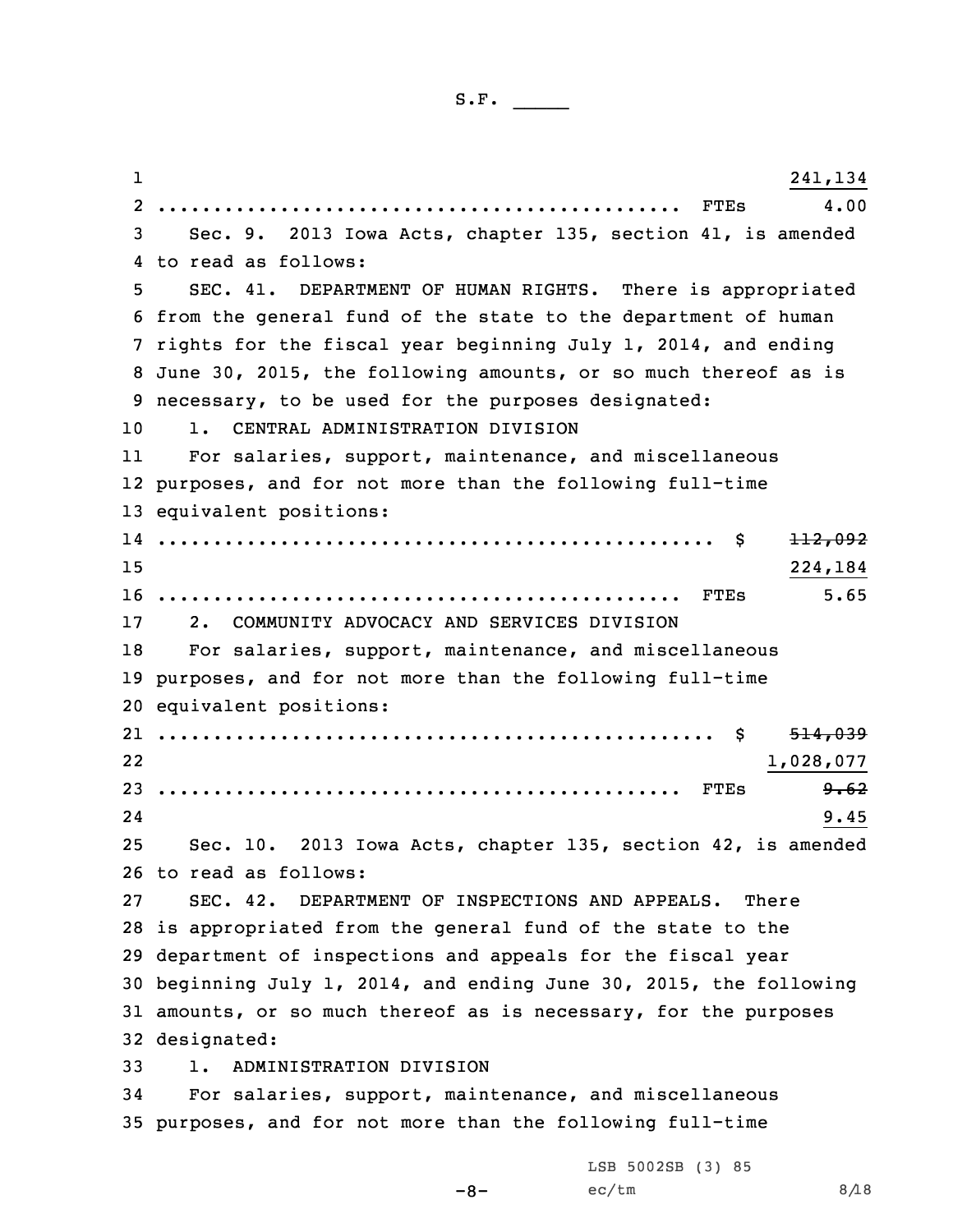equivalent positions: 2 .................................................. \$ 272,621 3 545,242 ............................................... FTEs 13.65 2. ADMINISTRATIVE HEARINGS DIVISION For salaries, support, maintenance, and miscellaneous purposes, and for not more than the following full-time equivalent positions: .................................................. \$ 339,471 10 678,942 ............................................... FTEs 23.00 12 3. INVESTIGATIONS DIVISION a. For salaries, support, maintenance, and miscellaneous purposes, and for not more than the following full-time equivalent positions: .................................................. \$ 1,286,545 2,573,089 ............................................... FTEs 61.50  $19$  55.00 b. The department, in coordination with the investigations division, shall submit <sup>a</sup> report to the general assembly by December 1, 2014, concerning the division's activities relative to fraud in public assistance programs for the fiscal year beginning July 1, 2013, and ending June 30, 2014. The report shall include but is not limited to <sup>a</sup> summary of the number of cases investigated, case outcomes, overpayment dollars identified, amount of cost avoidance, and actual dollars recovered. 4. HEALTH FACILITIES DIVISION a. For salaries, support, maintenance, and miscellaneous purposes, and for not more than the following full-time equivalent positions: .................................................. \$ 2,546,017 5,092,033 ............................................... FTEs 113.00  $-9-$ LSB 5002SB (3) 85  $ec/tm$  9/18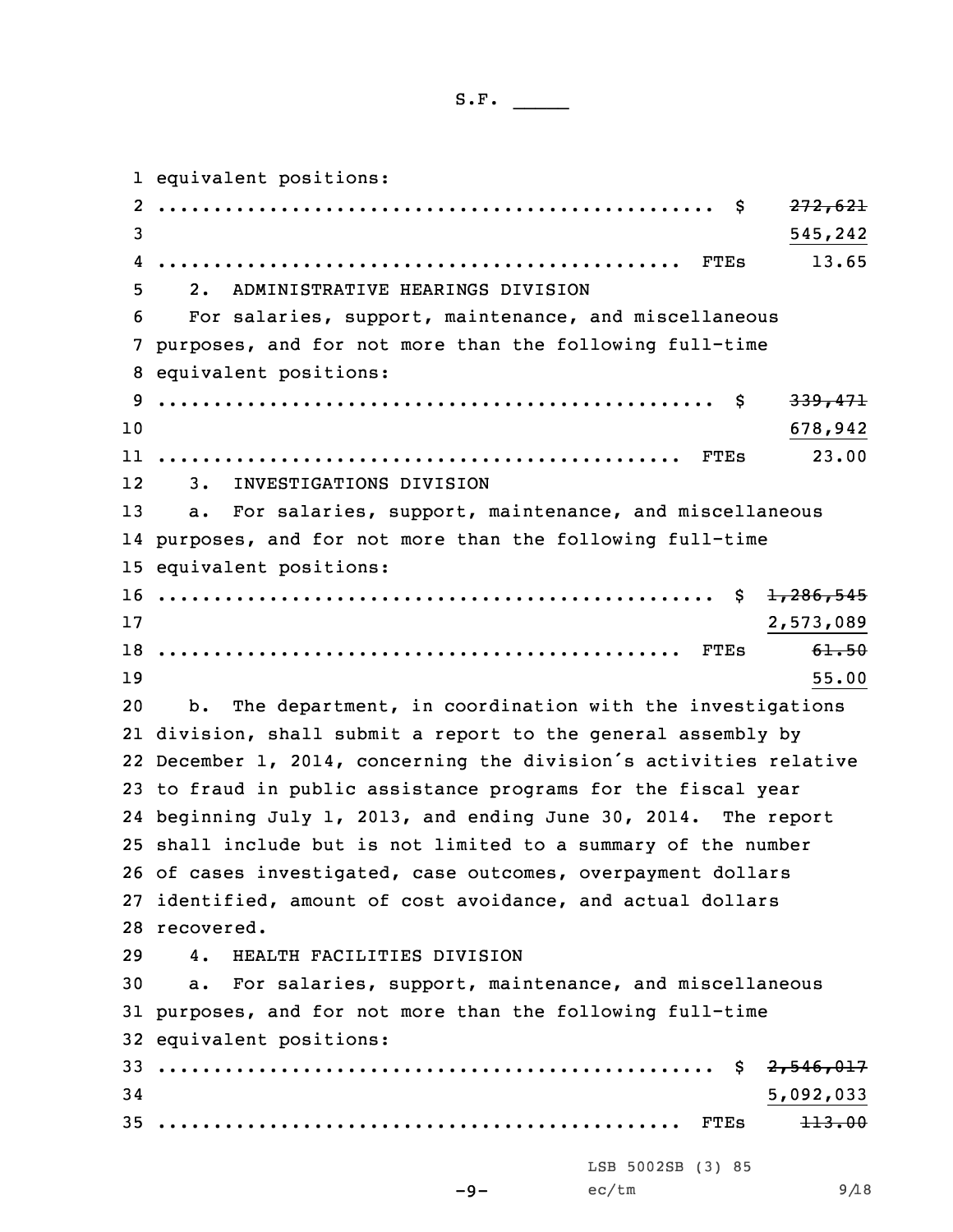1 and  $111.50$ 2 b. The department shall, in coordination with the health facilities division, make the following information available to the public as part of the department's development efforts to revise the department's internet website: (1) The number of inspections conducted by the division annually by type of service provider and type of inspection. (2) The total annual operations budget for the division, including general fund appropriations and federal contract dollars received by type of service provider inspected. 11 (3) The total number of full-time equivalent positions in the division, to include the number of full-time equivalent positions serving in <sup>a</sup> supervisory capacity, and serving as surveyors, inspectors, or monitors in the field by type of service provider inspected. (4) Identification of state and federal survey trends, cited regulations, the scope and severity of deficiencies identified, and federal and state fines assessed and collected concerning nursing and assisted living facilities and programs. c. It is the intent of the general assembly that the department and division continuously solicit input from facilities regulated by the division to assess and improve the division's level of collaboration and to identify new opportunities for cooperation. 5. EMPLOYMENT APPEAL BOARD a. For salaries, support, maintenance, and miscellaneous purposes, and for not more than the following full-time equivalent positions: .................................................. \$ 21,108  $30 \hspace{2.5cm} 42,215$  ............................................... FTEs 11.00 b. The employment appeal board shall be reimbursed by the labor services division of the department of workforce development for all costs associated with hearings conducted under chapter 91C, related to contractor registration. The

LSB 5002SB (3) 85

 $ec/tm$  10/18

 $-10-$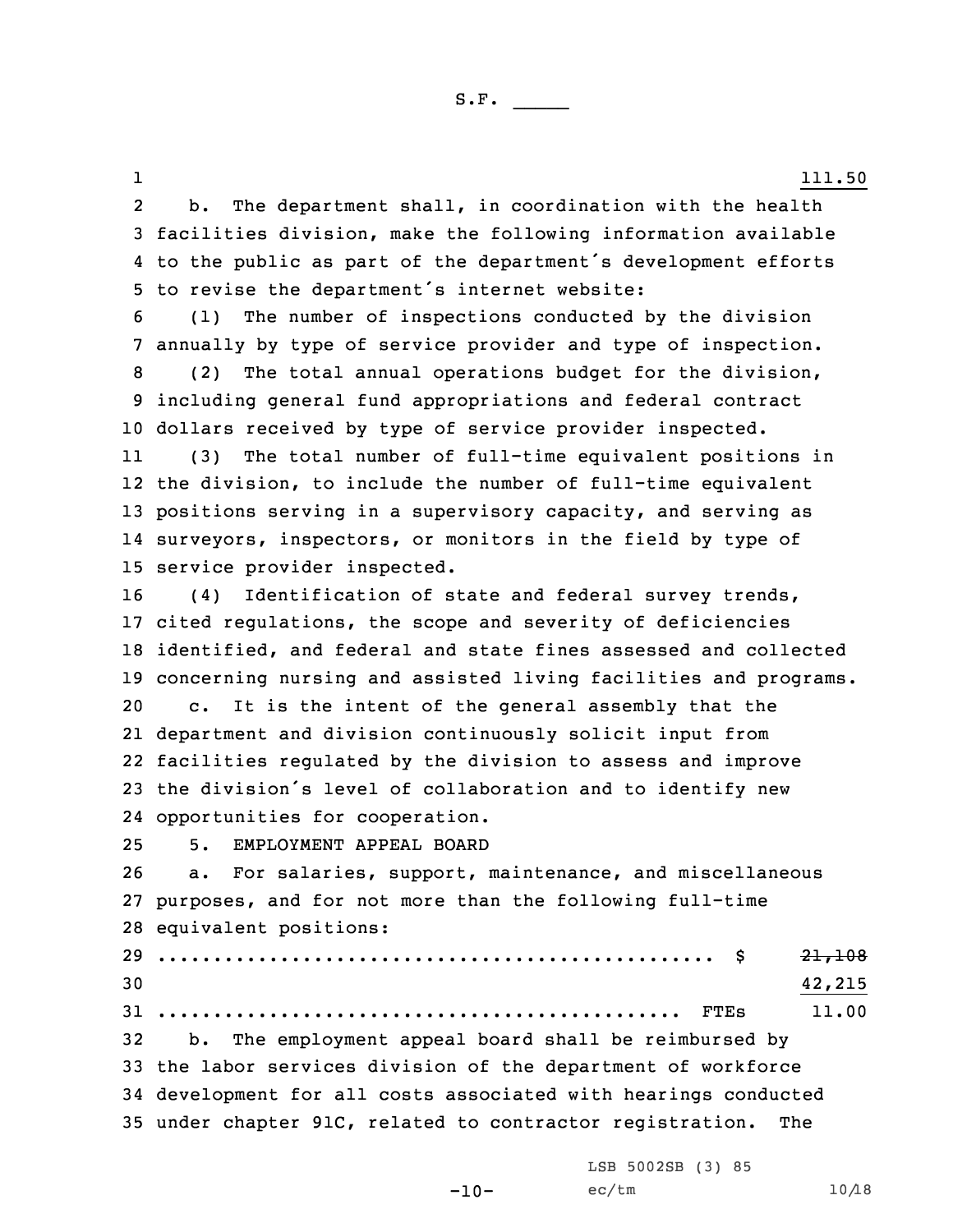board may expend, in addition to the amount appropriated under this subsection, additional amounts as are directly billable to the labor services division under this subsection and to retain the additional full-time equivalent positions as needed to conduct hearings required pursuant to chapter 91C. 6. CHILD ADVOCACY BOARD a. For foster care review and the court appointed special advocate program, including salaries, support, maintenance, and miscellaneous purposes, and for not more than the following full-time equivalent positions: .................................................. \$ 1,340,145 12 2,680,290 ............................................... FTEs 32.25 14 b. The department of human services, in coordination with the child advocacy board and the department of inspections and appeals, shall submit an application for funding available pursuant to Tit. IV-E of the federal Social Security Act for claims for child advocacy board administrative review costs. c. The court appointed special advocate program shall investigate and develop opportunities for expanding fund-raising for the program. 22 d. Administrative costs charged by the department of inspections and appeals for items funded under this subsection shall not exceed 4 percent of the amount appropriated in this subsection. 7. FOOD AND CONSUMER SAFETY For salaries, support, maintenance, and miscellaneous purposes, and for not more than the following full-time equivalent positions: .................................................. \$ 639,666  $31$   $1,279,331$  ............................................... FTEs 23.25  $33$  23.65 Sec. 11. 2013 Iowa Acts, chapter 135, section 44, is amended to read as follows:

-11-

LSB 5002SB (3) 85  $ec/tm$  11/18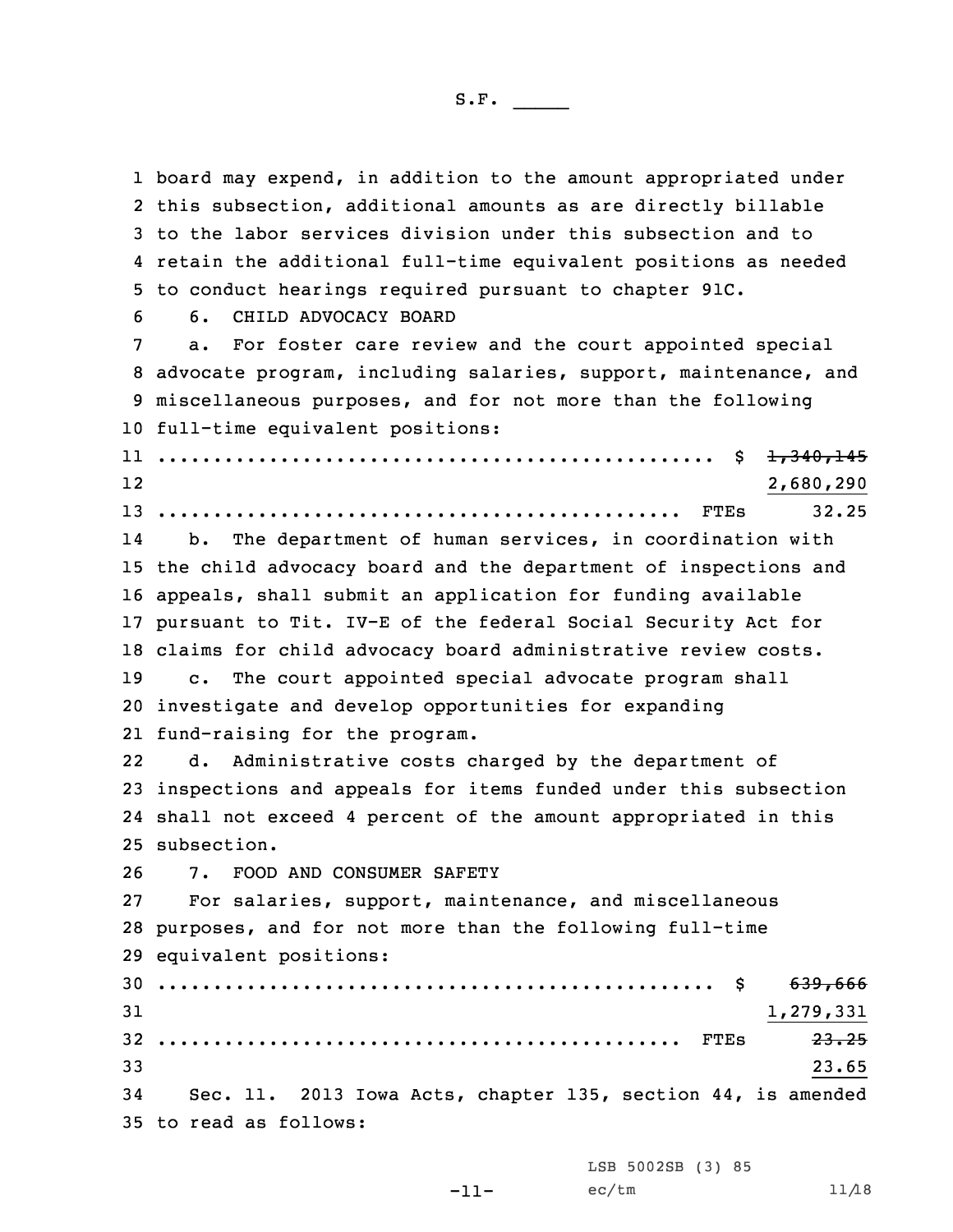1SEC. 44. RACING AND GAMING COMMISSION.

21. RACETRACK REGULATION

 There is appropriated from the gaming regulatory revolving fund established in section 99F.20 to the racing and gaming commission of the department of inspections and appeals for the fiscal year beginning July 1, 2014, and ending June 30, 2015, the following amount, or so much thereof as is necessary, to be used for the purposes designated:

 For salaries, support, maintenance, and miscellaneous purposes for the regulation of pari-mutuel racetracks, and for not more than the following full-time equivalent positions: .................................................. \$ 1,534,246 3,068,492 ............................................... FTEs 32.03 2. EXCURSION BOAT AND GAMBLING STRUCTURE REGULATION a. There is appropriated from the gaming regulatory revolving fund established in section 99F.20 to the racing and gaming commission of the department of inspections and appeals for the fiscal year beginning July 1, 2014, and ending June 30, 2015, the following amount, or so much thereof as is necessary, to be used for the purposes designated: 22 For salaries, support, maintenance, and miscellaneous purposes for administration and enforcement of the excursion boat gambling and gambling structure laws, and for not more than the following full-time equivalent positions: .................................................. \$ 1,522,860 3,045,719 ............................................... FTEs 40.72

 b. For each additional license to conduct gambling games on an excursion gambling boat, gambling structure, or racetrack enclosure issued during the period beginning January 1, 2014, and ending June 30, 2015, there is appropriated from the gaming regulatory revolving fund established in section 99F.20 to the racing and gaming commission of the department of inspections and appeals for the fiscal year beginning July 1, 2014, and

LSB 5002SB (3) 85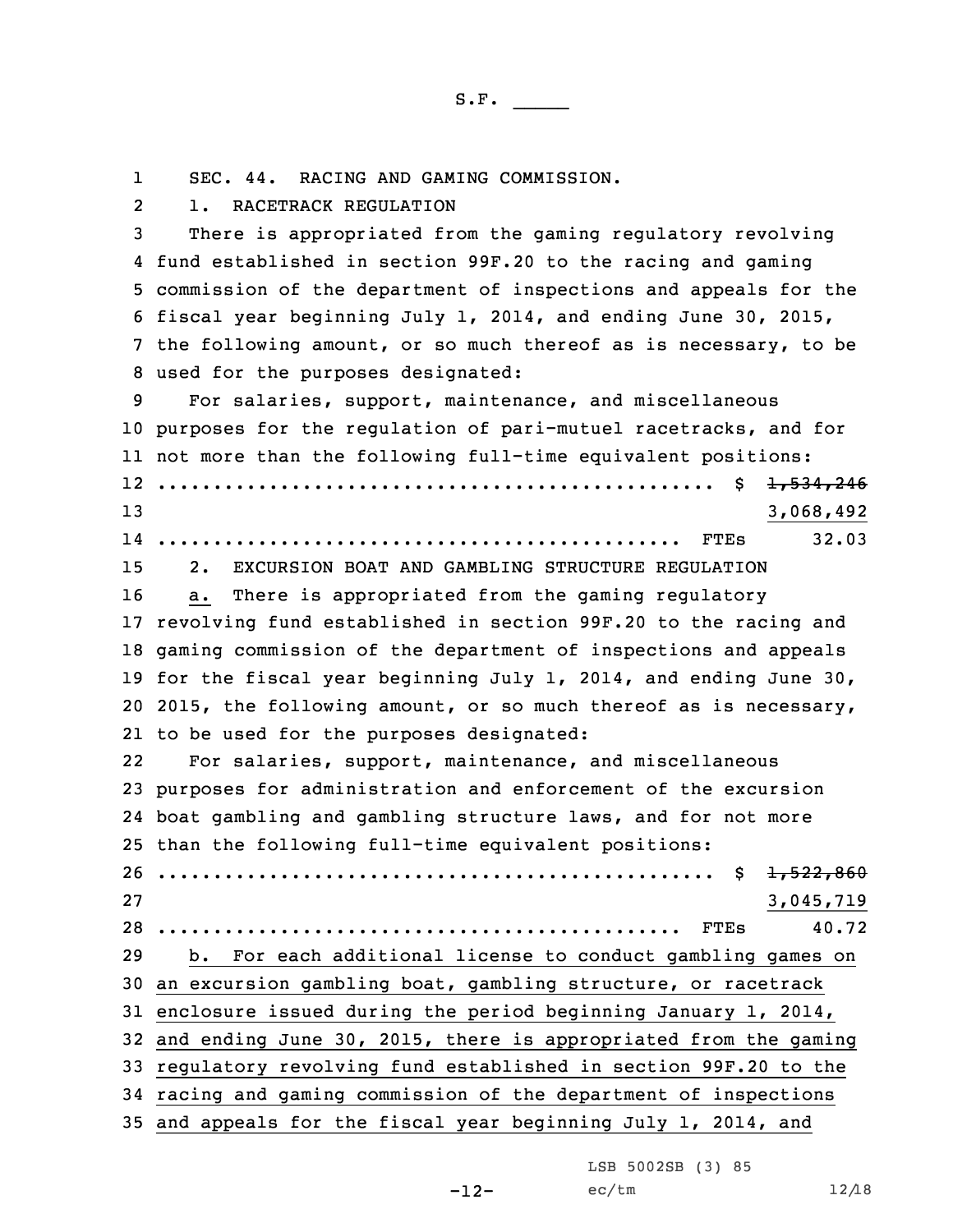ending June 30, 2015, an additional amount of not more than \$191,000 to be used for not more than 2.00 full-time equivalent positions. 4 Sec. 12. 2013 Iowa Acts, chapter 135, section 45, is amended to read as follows: SEC. 45. ROAD USE TAX FUND APPROPRIATION —— DEPARTMENT OF INSPECTIONS AND APPEALS. There is appropriated from the road use tax fund created in section 312.1 to the administrative hearings division of the department of inspections and appeals for the fiscal year beginning July 1, 2014, and ending June 30, 11 2015, the following amount, or so much thereof as is necessary, for the purposes designated: For salaries, support, maintenance, and miscellaneous purposes: .................................................. \$ 811,949  $1,623,897$  Sec. 13. 2013 Iowa Acts, chapter 135, section 46, is amended to read as follows: SEC. 46. DEPARTMENT OF MANAGEMENT. 1. There is appropriated from the general fund of the state to the department of management for the fiscal year beginning July 1, 2014, and ending June 30, 2015, the following amounts, or so much thereof as is necessary, to be used for the purposes designated: For salaries, support, maintenance, and miscellaneous purposes, and for not more than the following full-time equivalent positions: .................................................. \$ 1,275,110 2,550,220 ............................................... FTEs 21.00  $31$  20.58 2. Of the moneys appropriated in this section, the department shall use <sup>a</sup> portion for enterprise resource planning, providing for <sup>a</sup> salary model administrator, conducting performance audits, and for the department's LEAN

-13-

LSB 5002SB (3) 85  $ec/tm$  13/18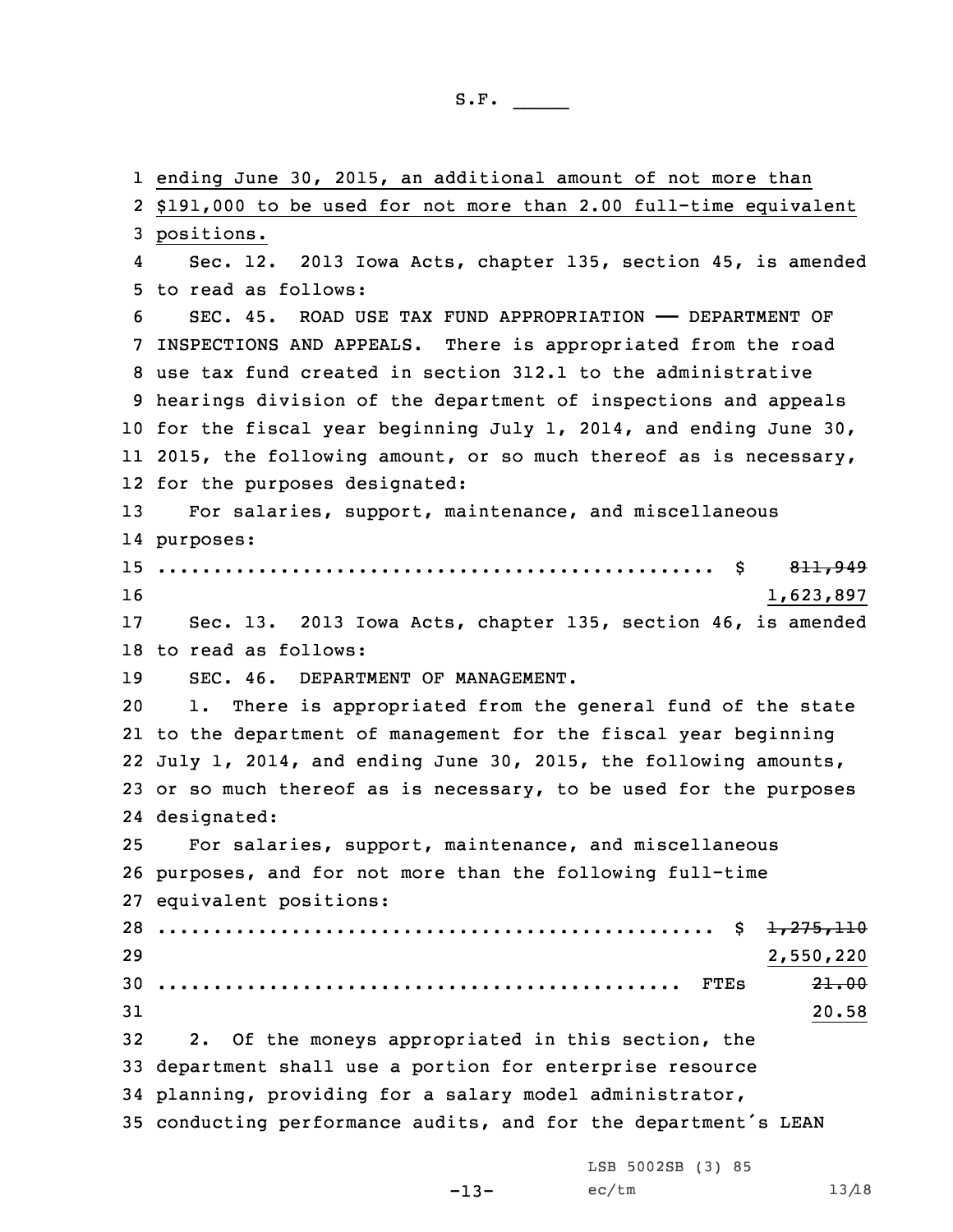1 process. 2 Sec. 14. 2013 Iowa Acts, chapter 135, section 47, is amended to read as follows: 4 SEC. 47. ROAD USE TAX FUND APPROPRIATION —— DEPARTMENT OF MANAGEMENT. There is appropriated from the road use tax fund created in section 312.1 to the department of management for the fiscal year beginning July 1, 2014, and ending June 30, 2015, the following amount, or so much thereof as is necessary, to be used for the purposes designated: For salaries, support, maintenance, and miscellaneous purposes: .................................................. \$ 28,000  $13$  56,000 14 Sec. 15. 2013 Iowa Acts, chapter 135, section 48, is amended to read as follows: SEC. 48. IOWA PUBLIC INFORMATION BOARD. There is appropriated from the general fund of the state to the Iowa public information board for the fiscal year beginning July 1, 2014, and ending June 30, 2015, the following amounts, or so much thereof as is necessary, to be used for the purposes designated: 22 For salaries, support, maintenance, and miscellaneous purposes and for not more than the following full-time equivalent positions: .................................................. \$ 137,500 26 350,000 ............................................... FTEs 3.00 Sec. 16. 2013 Iowa Acts, chapter 135, section 49, is amended to read as follows: SEC. 49. DEPARTMENT OF REVENUE. 1. There is appropriated from the general fund of the state to the department of revenue for the fiscal year beginning July 1, 2014, and ending June 30, 2015, the following amounts, or so much thereof as is necessary, to be used for the purposes designated:

 $-14-$ 

LSB 5002SB (3) 85  $ec/tm$  14/18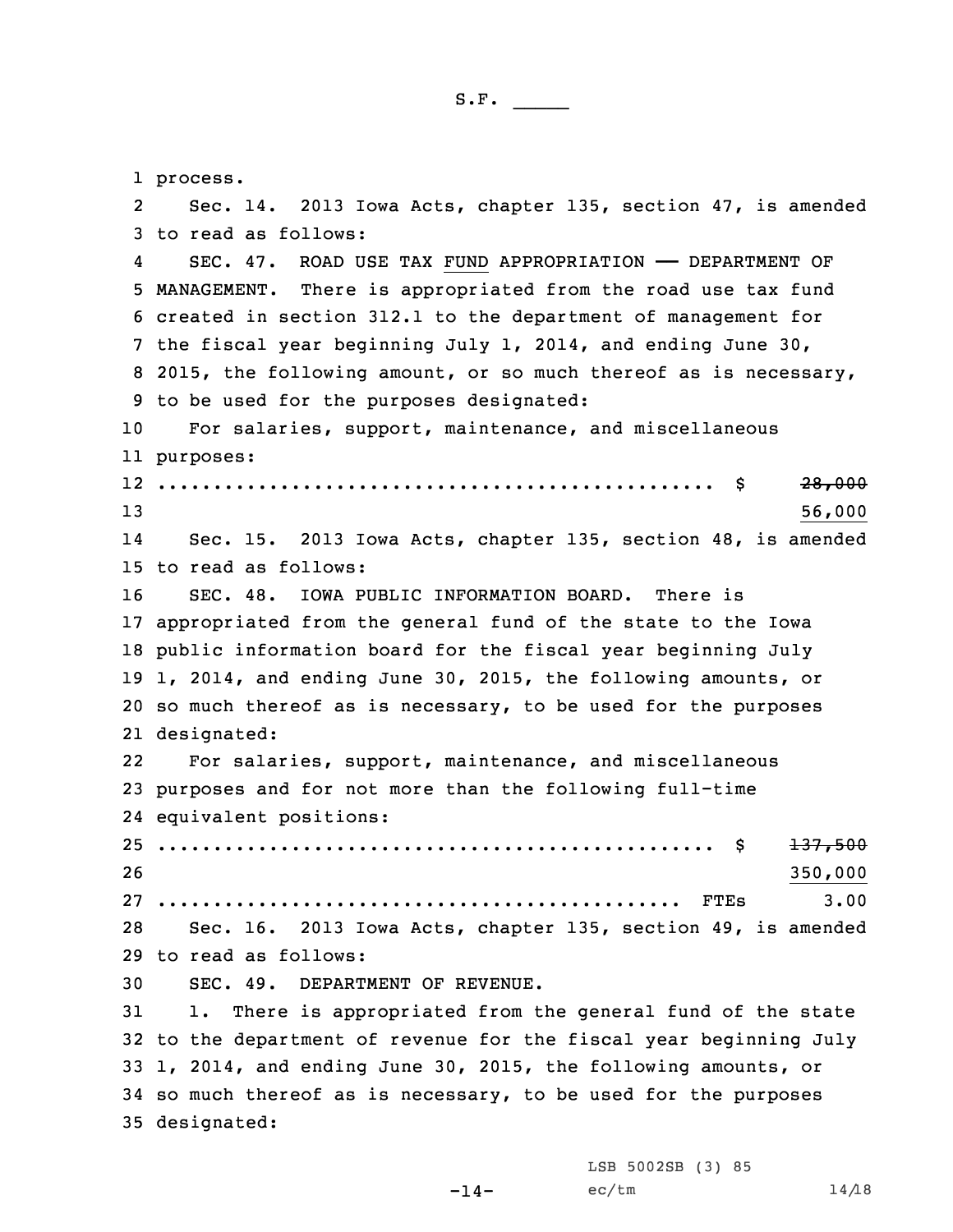| ◡ | . .<br>. . | ٠ |  |  |
|---|------------|---|--|--|
|   |            |   |  |  |

1 For salaries, support, maintenance, and miscellaneous purposes, and for not more than the following full-time equivalent positions: 4 .................................................. \$ 8,940,420 17,880,839 ............................................... FTEs 245.24 7 228.50 2. Of the funds appropriated pursuant to this section, \$400,000 shall be used to pay the direct costs of compliance related to the collection and distribution of local sales and services taxes imposed pursuant to chapters 423B and 423E. 12 3. The director of revenue shall prepare and issue <sup>a</sup> state appraisal manual and the revisions to the state appraisal manual as provided in section 421.17, subsection 17, without cost to <sup>a</sup> city or county. Sec. 17. 2013 Iowa Acts, chapter 135, section 50, is amended to read as follows: SEC. 50. MOTOR VEHICLE FUEL TAX APPROPRIATION. There is appropriated from the motor fuel tax fund created by section 452A.77 to the department of revenue for the fiscal year beginning July 1, 2014, and ending June 30, 2015, the following amount, or so much thereof as is necessary, to be used for the purposes designated: 24 For salaries, support, maintenance, miscellaneous purposes, and for administration and enforcement of the provisions of chapter 452A and the motor vehicle use tax program: .................................................. \$ 652,888 1,305,775 Sec. 18. 2013 Iowa Acts, chapter 135, section 51, is amended to read as follows: SEC. 51. SECRETARY OF STATE. 1. There is appropriated from the general fund of the state to the office of the secretary of state for the fiscal year beginning July 1, 2014, and ending June 30, 2015, the following amounts, or so much thereof as is necessary, to be used for the

 $-15-$ 

LSB 5002SB (3) 85  $ec/tm$  15/18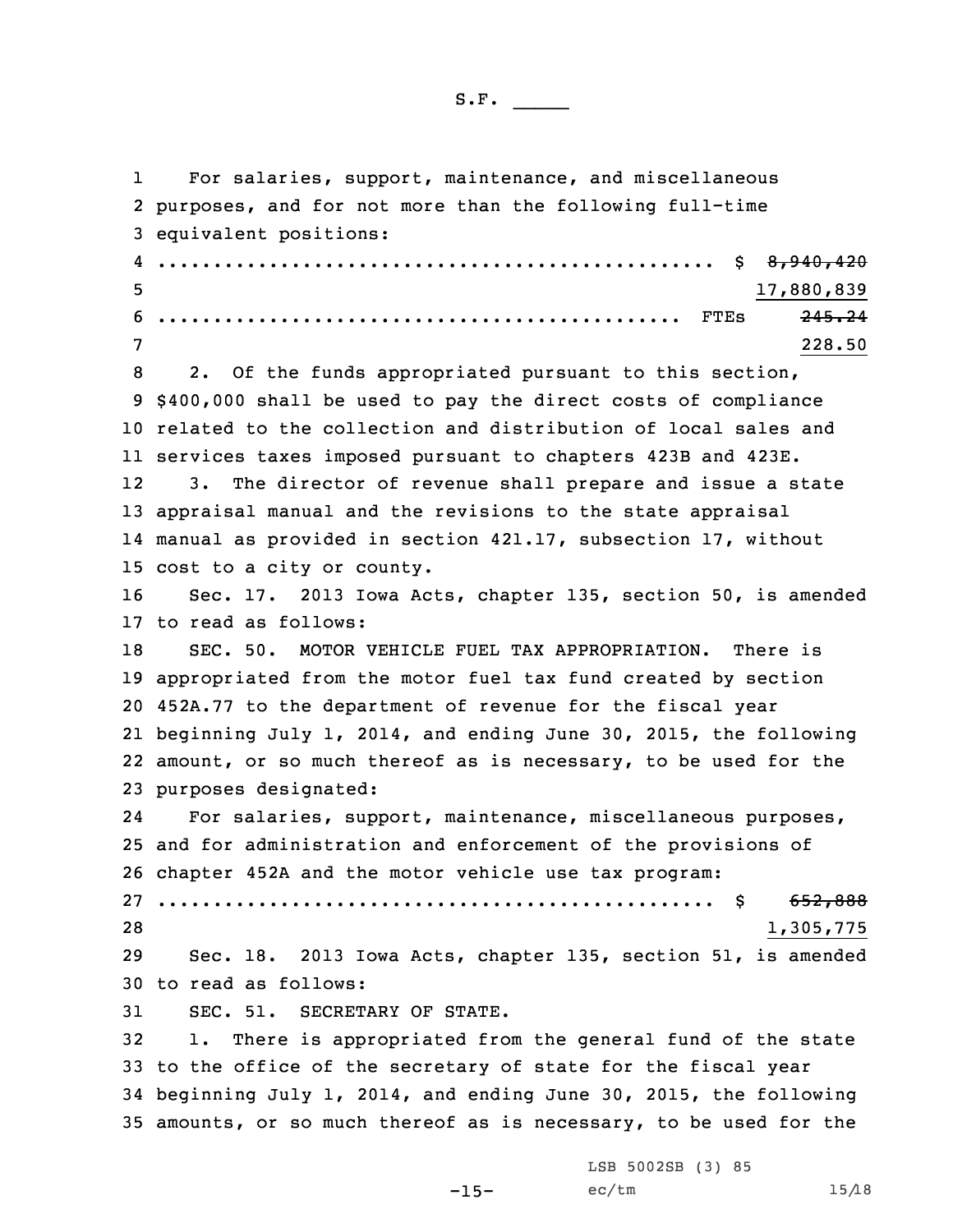purposes designated: 2 For salaries, support, maintenance, and miscellaneous purposes, and for not more than the following full-time equivalent positions: .................................................. \$ 1,448,350 2,896,699 ............................................... FTEs 29.00 2. The state department or state agency which provides data processing services to support voter registration file maintenance and storage shall provide those services without 11 charge. 12 Sec. 19. 2013 Iowa Acts, chapter 135, section 53, is amended to read as follows: 14 SEC. 53. TREASURER OF STATE. 1. There is appropriated from the general fund of the state to the office of treasurer of state for the fiscal year beginning July 1, 2014, and ending June 30, 2015, the following amount, or so much thereof as is necessary, to be used for the purposes designated: For salaries, support, maintenance, and miscellaneous purposes, and for not more than the following full-time equivalent positions: .................................................. \$ 542,196 24 1,084,392 ............................................... FTEs 28.80 2. The office of treasurer of state shall supply clerical and secretarial support for the executive council. Sec. 20. 2013 Iowa Acts, chapter 135, section 54, is amended to read as follows: SEC. 54. ROAD USE TAX FUND APPROPRIATION —— OFFICE OF TREASURER OF STATE. There is appropriated from the road use tax fund created in section 312.1 to the office of treasurer of state for the fiscal year beginning July 1, 2014, and ending June 30, 2015, the following amount, or so much thereof as is necessary, to be used for the purposes designated:

-16-

LSB 5002SB (3) 85  $ec/tm$  16/18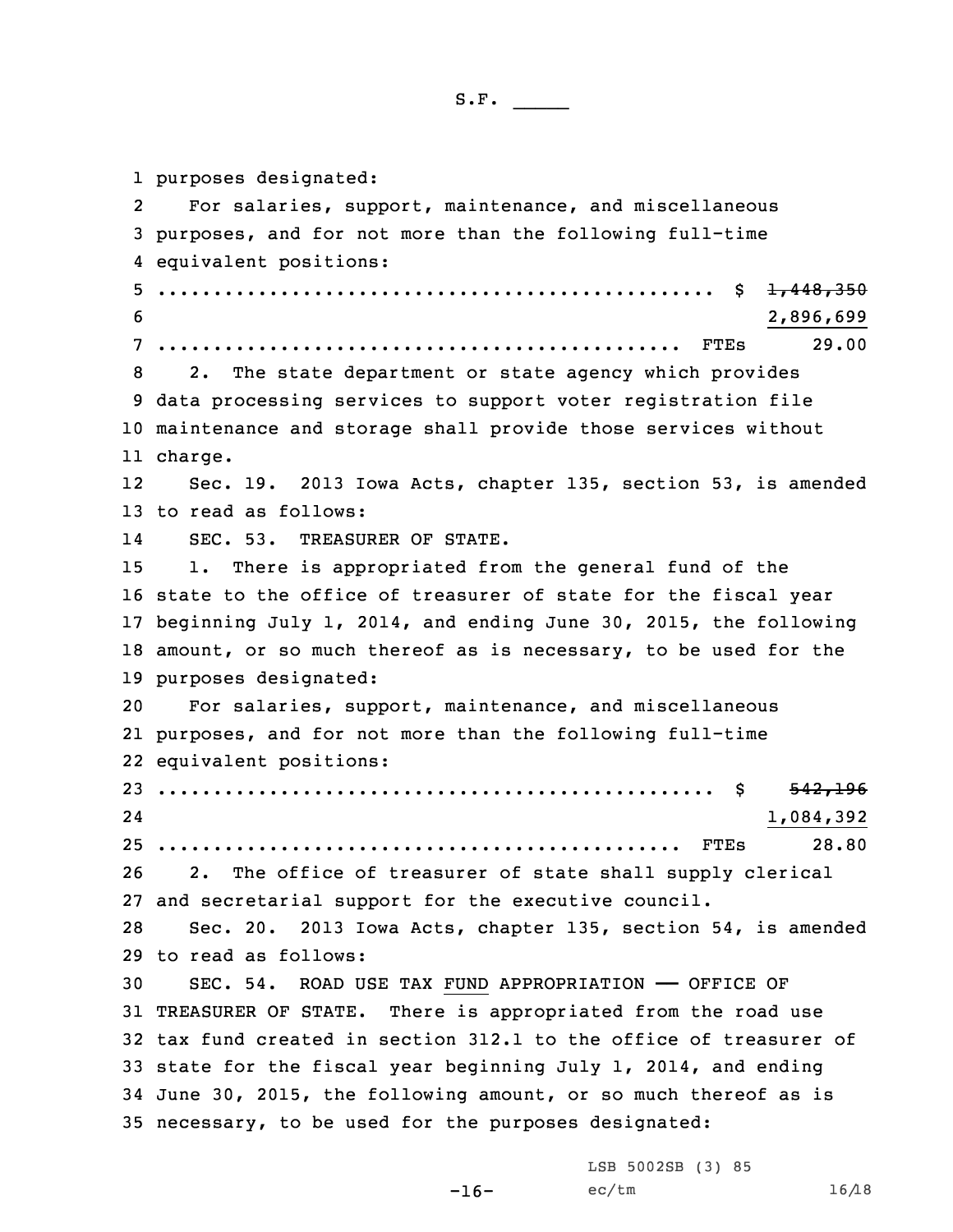```
S.F. \rule{1em}{0.15mm}
```
1 For enterprise resource management costs related to the distribution of road use tax funds: .................................................. \$ 46,574 4 $^{4}$  93,148 Sec. 21. 2013 Iowa Acts, chapter 135, section 55, is amended to read as follows: SEC. 55. IPERS —— GENERAL OFFICE. There is appropriated from the Iowa public employees' retirement system fund to the Iowa public employees' retirement system for the fiscal year beginning July 1, 2014, and ending June 30, 2015, the following amount, or so much thereof as is necessary, to be used for the purposes designated: For salaries, support, maintenance, and other operational purposes to pay the costs of the Iowa public employees' retirement system, and for not more than the following full-time equivalent positions: .................................................. \$ 8,843,484 15,686,968 ............................................... FTEs 90.13 20  $88.13$ 21 Sec. 22. REPEAL. 2013 Iowa Acts, chapter 135, sections 38, 56, and 57, are repealed. EXPLANATION 24 **The inclusion of this explanation does not constitute agreement with the explanation's substance by the members of the general assembly.** This bill relates to moneys appropriated to various state departments, agencies, and funds for the fiscal year beginning July 1, 2014, and ending June 30, 2015. The bill relates to and makes appropriations to state departments and agencies including the department of administrative services, Iowa telecommunications and technology commission, auditor of state, Iowa ethics and campaign disclosure board, office of the chief information officer, department of commerce, offices of governor and lieutenant governor, the governor's office of drug control policy, department of human rights, department of

-17-

LSB 5002SB (3) 85  $ec/tm$  17/18